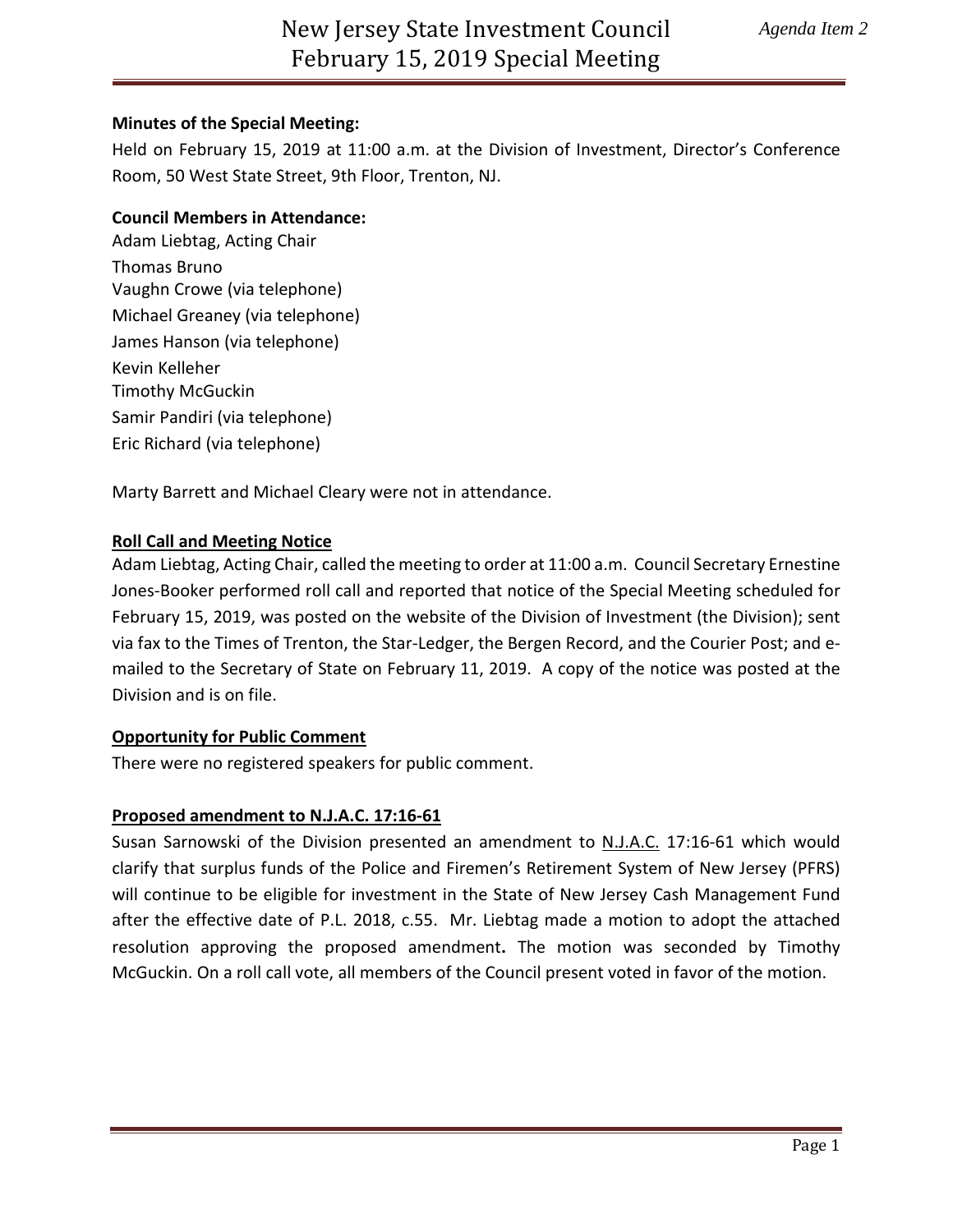## **Executive Session**

Mr. Liebtag made a motion to adopt the following resolution:

## **RESOLUTION TO GO INTO CLOSED SESSION TO DISCUSS PERSONNEL MATTER**

In accordance with the provisions of N.J.S.A. 10:4-12(b)(8) and N.J.S.A. 10:4-13, BE IT RESOLVED THAT the State Investment Council go into closed (executive) session under the Open Public Meetings Act to discuss a matter involving the appointment of a specific prospective public officer.

The minutes of such meeting shall remain confidential until after such time as the Council determines that the need for confidentiality no longer exists and the matters discussed can be disclosed.

The motion was seconded by Thomas Bruno, and all Council members in attendance voted in favor. The Council then entered into closed (executive) session.

Vaughn Crowe departed the meeting when Council returned from closed (executive) session.

## **Approval of List of Qualified Candidates for Director of Division of Investment**

Upon the return of the Council from closed (executive) session, Mr. Liebtag made a motion to adopt the following resolution:

# **RESOLUTION AUTHORIZING SUBMITTAL OF LIST OF QUALIFIED PERSONS FOR THE OFFICE OF DIRECTOR OF THE DIVISION OF INVESTMENT PURSUANT TO N.J.S.A. 52:18A-84**

In accordance with the provisions of N.J.S.A. 52:18A-84, BE IT RESOLVED THAT the State Investment Council hereby deems the person(s) on the list presented to the members of the Council at its special meeting held on February 15, 2019 as qualified for the office of Director of the Division of Investment, and hereby authorizes the Council Secretary to submit such list to the State Treasurer, along with the qualifications of each person named on the list.

The motion was seconded by Mr. Bruno and, by a roll call vote, the motion was unanimously approved by all Council members in attendance.

## **Adjournment**

Mr. Liebtag moved to adjourn the meeting, with Mr. Bruno seconding the motion. All Council members in attendance voted in favor. The meeting adjourned at 11:43 a.m.